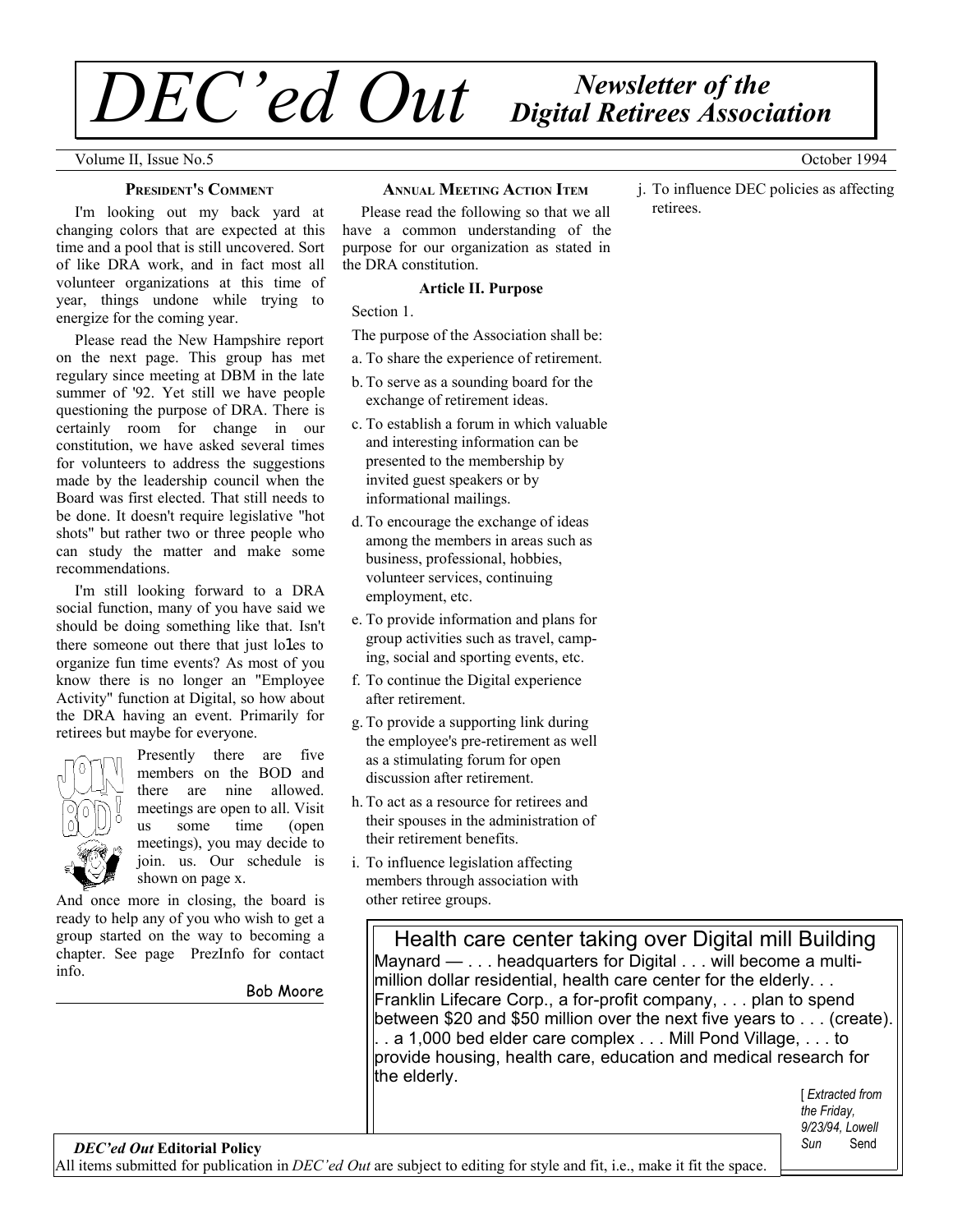### **PUBLISHER'<sup>S</sup> COMMENT**

*Out* is never circulated until 3OD has reviewed the initial  $\frac{1}{2}$  ould not occur in time for the pshire Chapter meeting in September. However, a special editon of *DEC'ed Out* was mailed to xx people with a special message regarding the agenda for the September meeting. October 24

### **TREASURER'S REPORT**

The primary income for the DRA is membership dues. Primary expenses are: e commercial publication of *DEC'ed Out;* first class postage for circulation of *DEC'ed Out;* and phone expenses for the DRA Information Line (508) 366-1430.

### **MEMBERSHIP REPORT**

Presently, we have 400 paid members. This is an increase of 50 over the summer. I urge you to look at the list published in June and if someone you know is not shown, please encourage them to send in a completed membership application.

### **THE OPTIONAL INSURANCE RESERVE REFUND COMMITTEE**

Legal counsel retained by this group continues pursuit of this matter. The DRA BOD offer space to any group working on issues for retirees or displaced workers to report on their activity. No news this month so we simply remind you

## $T_{\text{hings}}$   $T_{\text{ake}}$   $T_{\text{ime}}$

**1 pica space between columns**

### **NEW HAMPSHIRE REPORT**

The New Hampshire Chapter met at the Nashua Public Library on Monday, September 19, for the primary purpose of nomination of officers for the coming year.

Dick Allen agreed to his nomination as Treasurer for the coming year, but there were no nominations for Chairperson, Vice-Chairperson, or Secretary.

The October meeting is for the election of officers, so please come prepared to volunteer or nominate someone. Alan Keiran has stated that he will be moving out of New England, so continuance of this DRA chapter is dependent on people willing to serve as officers.

Alan, announced a new Coordination Commitee to plan meetings and respond to ideas and suggestions sent to them by chapter members. The committee consists of:

| Vic Snowden, Chair | 362-5275 |
|--------------------|----------|
| Ed Duffett         | 882-3383 |
| Slyvia Holley      | 882-1891 |
| Rudy Hackl         | 472-5891 |
| Gerry Olsen        | 889-6085 |

There were several suggestions for future programs made at the meeting and the new Coordination Committee will take them under advisement as they grapple with the future of the New Hamphsire Chapter. Please let them know your concerns, ideas, and suggestions to help maintain the viability of the New Hampshire Chapter, and the DRA.

Roy Stone, produced a membership card for the New Hampshire Chapter. Some were passed at the meeting, and Dick Allen will take care of distributing the rest of them. Thank you Roy for taking the initiative.

The Nashua Public Library, 7-9 P.M., has been reserved for DRA use on the following dates during 1994 and 1995:

| Mon, October 24   | Tues, February 21 |
|-------------------|-------------------|
| Wed, November 23  | Wed, March 22     |
| Tues, December 20 | Mon, April 24     |

Tues, January 24 Wed, May 24

### **Election of Officers**

**Please be there**



**Getting Started Starter** The board will assist anyone in this role. We will produce and mail a **Call to Meeting** postcard for any area in the country.

The **Framingham/Sudbury** group has an October xx, meeting at 2:00 P.M. in the Senior Center in Sudbury. Please contact one of the following people, Paul Farand, 879-1362, Jean Gerhardt, 263- 7770, and John Saarinen, 897-5494, if you wish to be part of this exciting time for another local DRA chapter.

The "**Boros"** group has interested potential members but no leadership at this time. The Northboro Fire Station is available for a meeting place if scheduled by a Northboro resident. So, please, someone(s) step forward and agree to lead an effort to organize and deliver another chapter. The original thought was to center this group around Northboro, because of the "free" meeting room, and to include all of the nearby communities.



One or more people. To sign up, call Bob Moore at 508-256-9537. Bob will deliver templates, styles, and archived stuff within 24 hours of your call should **you** agree to become the next *DEC'ed Out* Publisher.

### **NEW VENTURE**

We still want to rerun the list of New Ventures but we want to be correct. Please let us know if your business is still operating, and any new activities not previously reported. Please send information to DRA, PO Box 86, Westboro, MA 01581.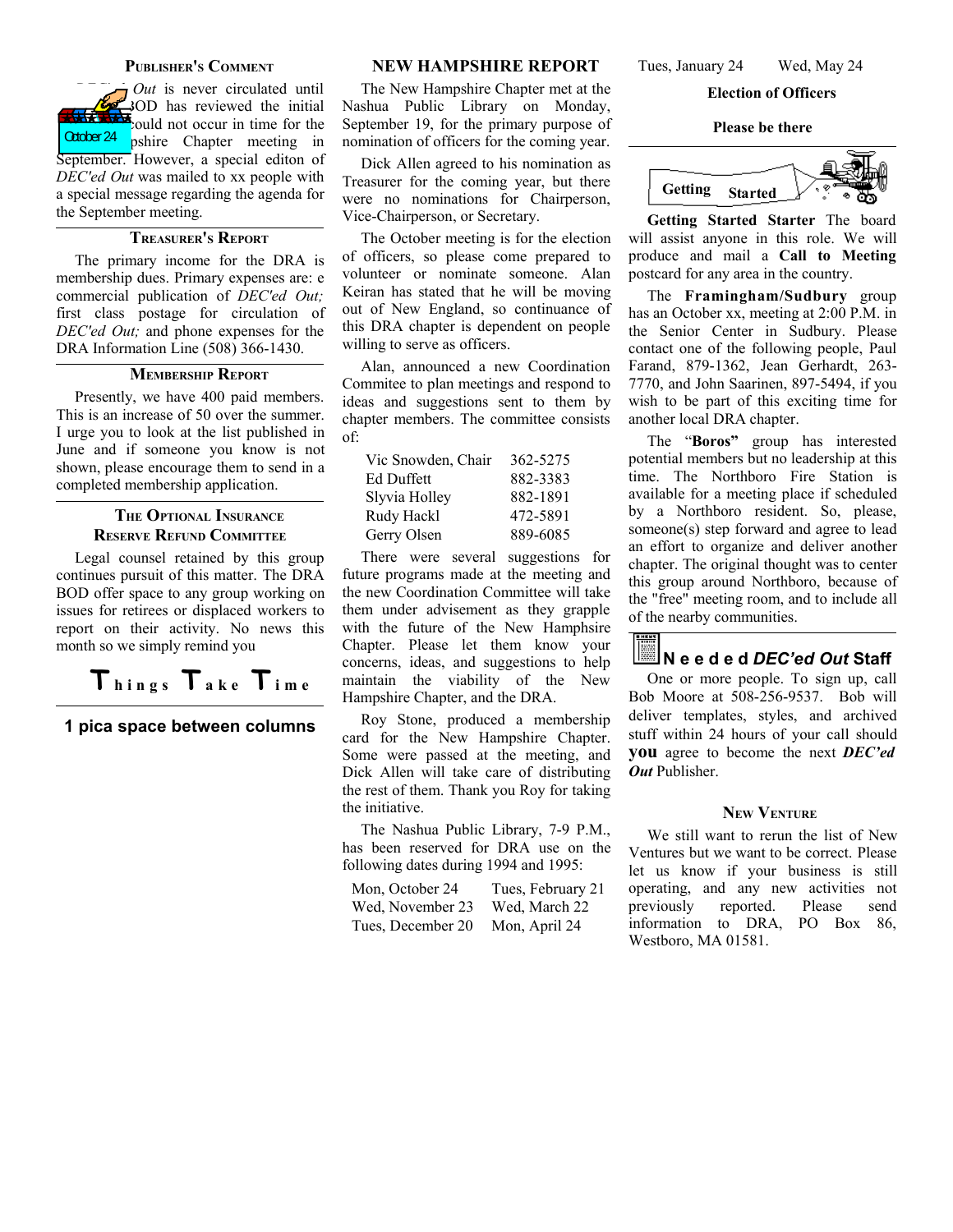### **ADDITIONAL WORDS**

**AARP Participation - Ed Braniecki,** board member and NH Chapter member is our first known AARP volunteer, having recently joined a NH AARP Action Team which is planning the upcoming seminar listed below. Please, let us know which AARP Chapter you belong to and any special involvement you have with AARP.

### **AARP Event Free Admission**

**"Think of Your Financial Future"** Saturday, October 22, 8 A.M. - Noon, Notre Dame College, Elm Street, Manchester, NH. Keynote speaker is Herb Salls from the Social Security.

- Information Sessions planned are:
	- 1 Social Security
	- 1 Retirement Planning and Goals
	- 1 Understanding Pensions
	- 1 Estate Planning
	- 1 Lifestyle Options in Retirement

**NH WORKS** — Electronic Bulletin Board maintained by New Hampshire Employment Security includes "Job Possibilities" and "Resume Folder." For information to dial up NH WORKS, call Susan Diversi 1-800-852-3400, ext 4082 or 228-4082. There are different numbers for 9600 baud and higher, and for 2400 baud and lower.

| DEC'ed Out is a newsletter published by and for the Digital Retirees Association.                                                                     |  |  |  |  |
|-------------------------------------------------------------------------------------------------------------------------------------------------------|--|--|--|--|
| Byline articles may contain conclusions and opinions of the writer and not necessarily of the Digital Retirees Association or its Board of Directors. |  |  |  |  |
| Board of Directors                                                                                                                                    |  |  |  |  |
| Ed Braniecki                                                                                                                                          |  |  |  |  |
| Tony Ippolito                                                                                                                                         |  |  |  |  |
| Norma Millett, Treasurer                                                                                                                              |  |  |  |  |
| Bob Moore, President                                                                                                                                  |  |  |  |  |
| Penny Kelley, Secretary                                                                                                                               |  |  |  |  |
| Nelson Simkins                                                                                                                                        |  |  |  |  |
| Mailing Address:                                                                                                                                      |  |  |  |  |
| PO Box 86, Westboro, MA 01581                                                                                                                         |  |  |  |  |
| DRA Information Line (508) 366-1430                                                                                                                   |  |  |  |  |
| President's Address                                                                                                                                   |  |  |  |  |
| 3 Judith Rd, Chelmsford, MA 01824                                                                                                                     |  |  |  |  |
| 508 256-9537                                                                                                                                          |  |  |  |  |
|                                                                                                                                                       |  |  |  |  |
|                                                                                                                                                       |  |  |  |  |
|                                                                                                                                                       |  |  |  |  |